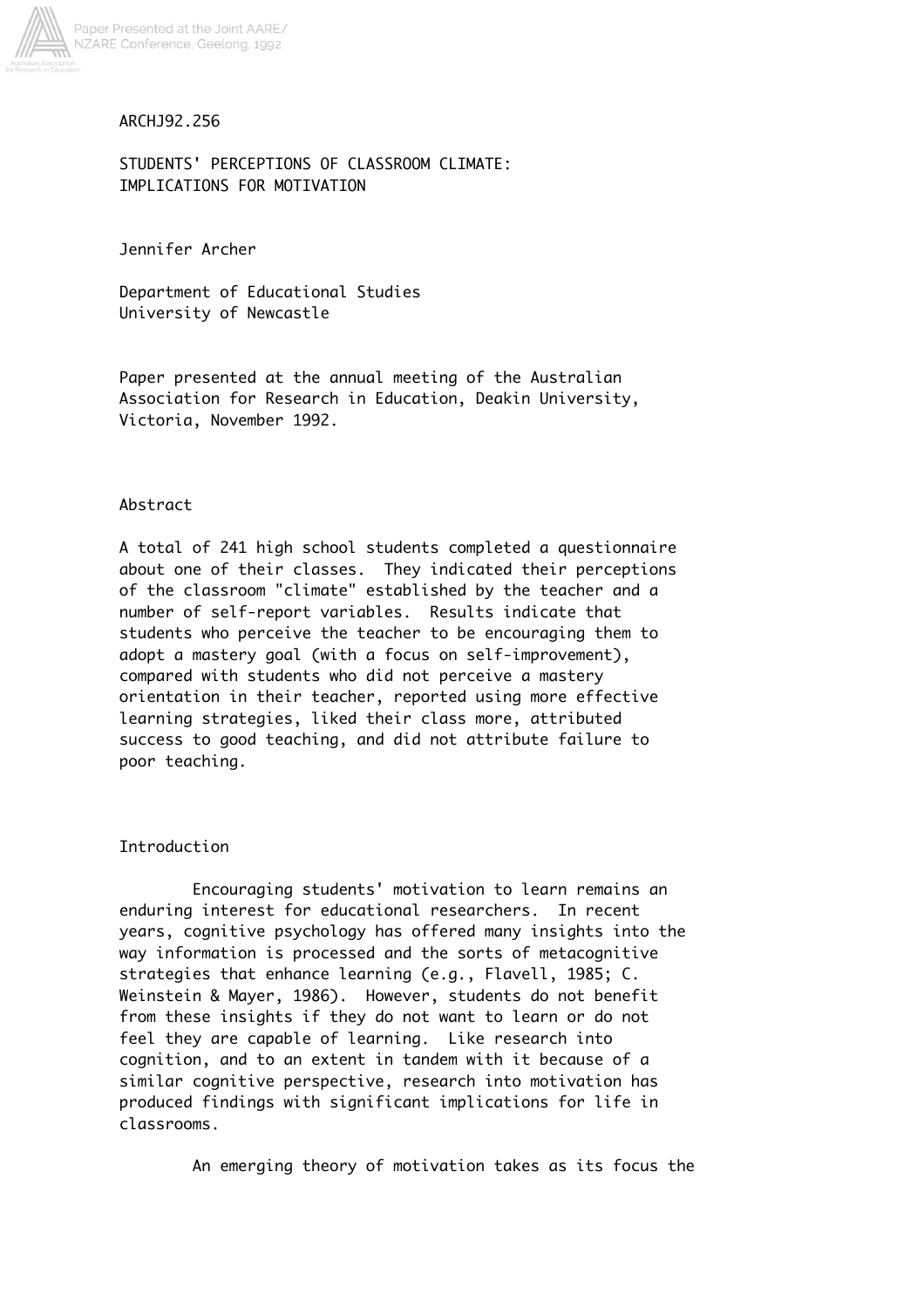

goals students hold as they approach their work (Weiner, 1990; Pervin, 1989). Two goals in particular have received attention. They have been labeled variously but share similar theoretical distinctions. One goal has been labeled a performance goal (Dweck, 1986; Ames & Archer, 1988), or egoinvolved (Maehr, 1984; Nicholls et al., 1985). The other goal has been labeled a mastery goal (Ames & Archer, 1988), taskinvolved (Maehr, 1984; Nicholls et al., 1985), and a learning

goal (Dweck, 1986). In this study the goals will be referred to as performance and mastery goals.

Students who hold a performance goal want to demonstrate their ability to others by being successful, particularly by doing well with the expenditure of little effort (so that success may be attributed to ability rather than to effort). What the student values is doing a task better than others and thereby highlighting normatively high ability. A student who holds a performance goal but feels he lacks ability may focus on hiding this low ability from others. Students who hold a mastery goal want to develop skills or a deeper understanding of an area of study. Here, what the student values is the process of learning rather than demonstrating ability, and so there is no sense of shame attached to working hard.

Research has shown that the degree of orientation toward an achievement goal varies from student to student (Ames & Archer, 1987) and also can be affected by situational variables. In particular, Ames and her colleagues (Ames, 1984; Ames & Ames, 1981; Ames, Ames & Felker, 1977) demonstrated in a series of experiments that when students are encouraged to compete against each other they tend to focus on their perceived level of ability, thereby indicating adoption of a performance goal. When students are encouraged to focus on self-improvement or reaching an absolute standard, they tend to focus on the effort they expended or the strategies they used to complete the task, an indication of a mastery goal.

Also, as Dweck (1986) points out, it is possible for students to embrace both goals simultaneously. For example, a student in a geography class may derive enjoyment from developing her skills in geography, but also may strive to demonstrate her high ability by getting the highest marks in the class. There will be times, however, when orientation towards one goal will take precedence over orientation towards the other. A decision not to take an advanced course in geography may indicate a performance goal ("I don't want to risk looking stupid in front of the others by getting poorer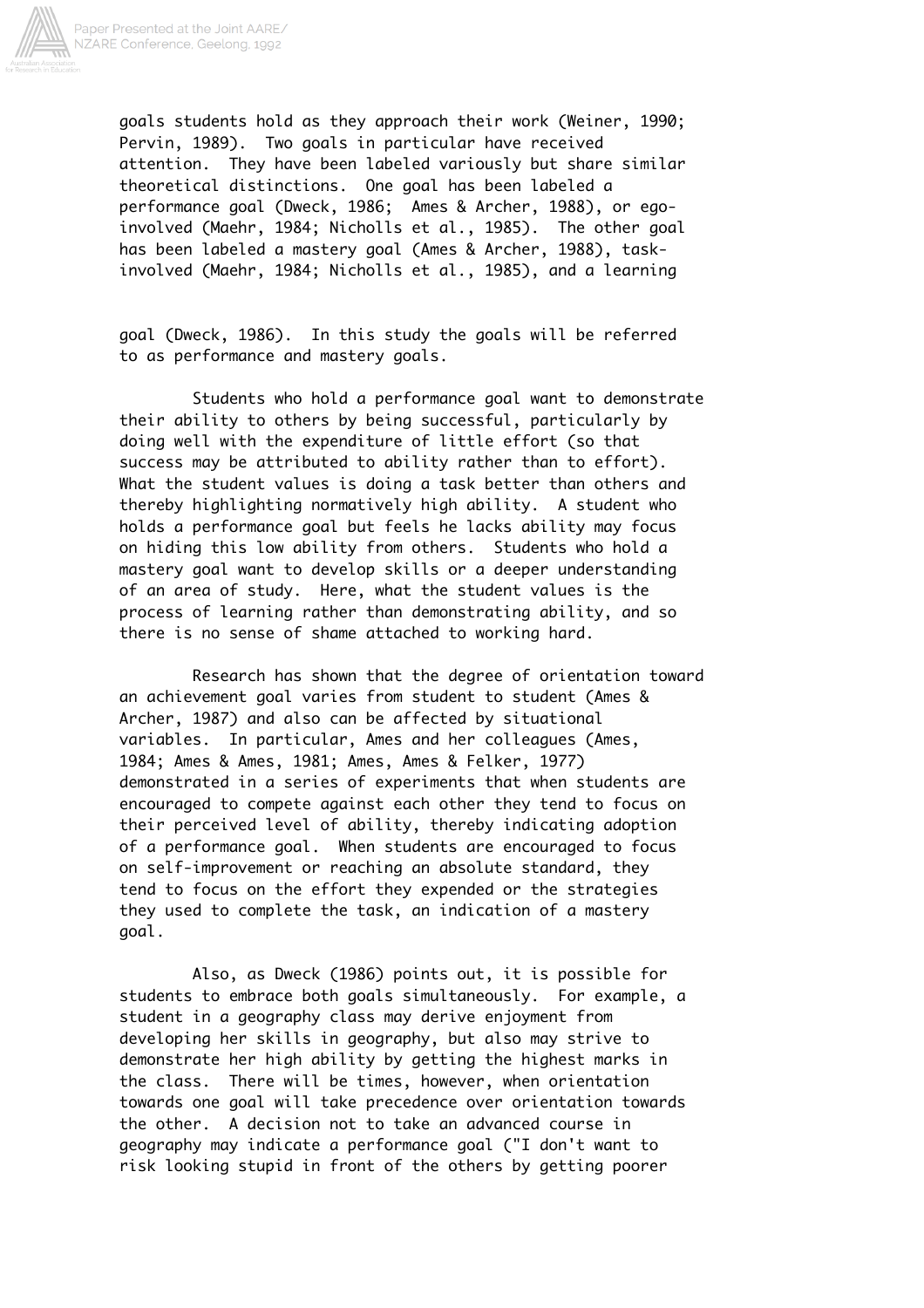

marks than I do now") outweighing a mastery goal ("I enjoy geography and want to learn more about it").

 Adoption of a mastery goal has been linked to a number of variables that should enhance learning: defining success in terms of increased understanding (Ames & Archer, 1987; Nicholls et al., 1985); choosing challenging tasks (Elliott & Dweck, 1988; Ames & Archer, 1987, 1988); attributing success to trying hard, use of effective strategies, and good teaching (Ames & Ames, 1981; Ames & Archer, 1988), attributing failure to a lack of effort (Ames & Ames, 1981); feeling bored or disappointed with success on tasks that require little effort (Elliott & Dweck, 1988); increased use of metacognitive strategies (Ames & Archer, 1988; Archer et al., 1991; Nolen, 1987; Meece et al., 1988), and creativity (Archer, 1989).

 Adoption of a performance goal, on the other hand, may be maladaptive for learning in a number of respects,

particularly for students with low perceived ability: judging success in terms of doing better than others (Ames & Archer, 1988; Nicholls et al., 1985); choosing easy tasks where success is likely (Elliott & Dweck, 1988; Ames & Archer, 1987); attributing success to ability and failure to a lack of ability (Ames, Ames & Felker, 1977); and feeling proud or relieved when succeeding on a task that required little effort (Elliott & Dweck, 1988).

In experimental situations, signals or cues to subjects encouraging the adoption of a goal can be presented clearly and unambiguously. In classrooms, however, students may receive contradictory and confusing cues. For example, a teacher may exhort all students to work hard but at the same time draw attention to the more able students by treating them in a more friendly and informal manner than the other students. In addition, research has shown that students within the same classroom may not attend to the same cues or may react differently to the same cues (R. Weinstein, 1989; Ryan & Grolnick, 1986). These different reactions may be the result of different up-bringing (Ames & Archer, 1987), different experiences in earlier grades (Stipek & Hoffman, 1981), or differential treatment of students within a classroom (Brattesani et al., 1984). It can be argued that students' interpretations of experiences provide a more meaningful understanding of life in classrooms than some "objective" measure because students' subsequent behaviour and attitudes stem from their interpretations.

Research conducted in the United States has shown that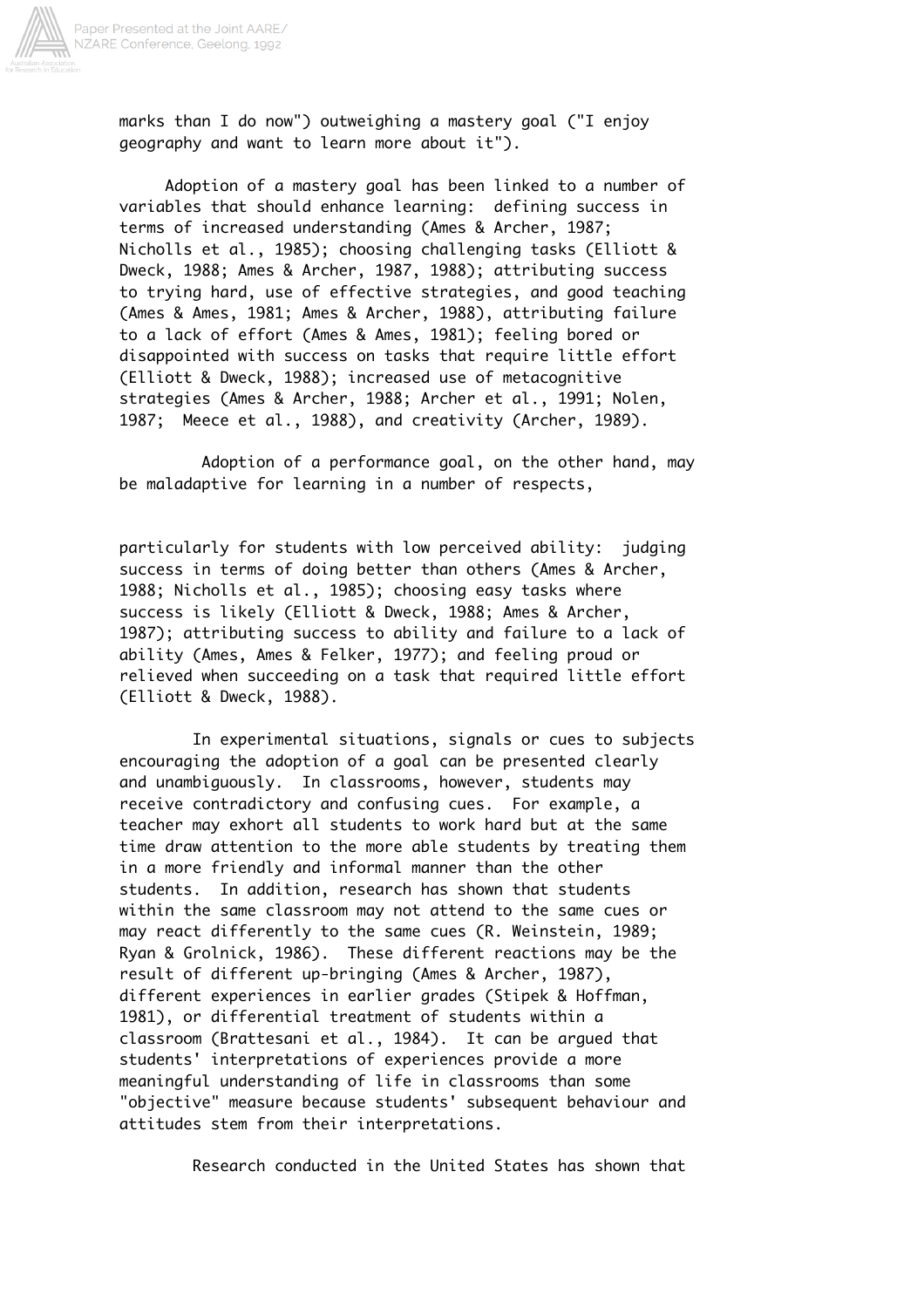

teachers are perceived by students to encourage adoption of mastery and performance goals. This research also has linked students' perceptions of teachers' behaviour to important variables such as enjoyment (Ames & Archer, 1988), willingness to tackle difficult tasks (Ames & Archer, 1988), attributions (Ames & Archer, 1988) and reported use of effective metacognitive strategies (Ames & Archer, 1988; Nolen, 1987; Nolen & Haladyna, 1990; Meece et al., 1988). Can similar relationships between students' perceptions of teachers' behaviour and students' motivation be established in an Australian context? This question is the focus of the present study.

In the Ames and Archer (1988) study, scales were developed to measure students' perceptions of classroom climate in terms of mastery and performance goals. Mastery and performance goal orientations were established for various dimensions of classroom life: definition of success (mastery: improvement, progress; performance: high performance compared with others); valued activities (mastery: effort, learning; performance: normatively high ability); reasons for satisfaction (mastery: working hard, accepting challenge; performance: doing better than others); orientation of the teacher (mastery: how students are learning; performance: how students are performing); attitude toward mistakes (mastery: part of learning; performance: cause for anxiety); students' focus of attention (mastery: process of learning; performance: own performance relative to others); reason for effort

(mastery: learn new things; performance: do better than others); and criteria for evaluation (mastery: progress, reaching absolute standards; performance: normative). The present study made use of a modified version of these scales (the modifications are discussed in the Instruments section).

A number of studies have established a relationship between students' perceptions of a mastery-oriented classroom climate and their reported use of desirable metacognitive learning strategies (Ames & Archer, 1988; Meece et al., 1988, Nolen, 1987; Nolen & Haladyna, 1990). This finding is of particular significance because it has been established that students often do not choose to use metacognitive strategies even though they are aware of them (for example, Schiefele, 1991). A link between the behaviour and attitudes of teachers (as seen through the eyes of students) and students' use of strategies that enhance learning is worthy of further investigation. A modified version of the learning strategies scale used by Ames & Archer (1988) was used in the present study (again, the modifications are discussed in the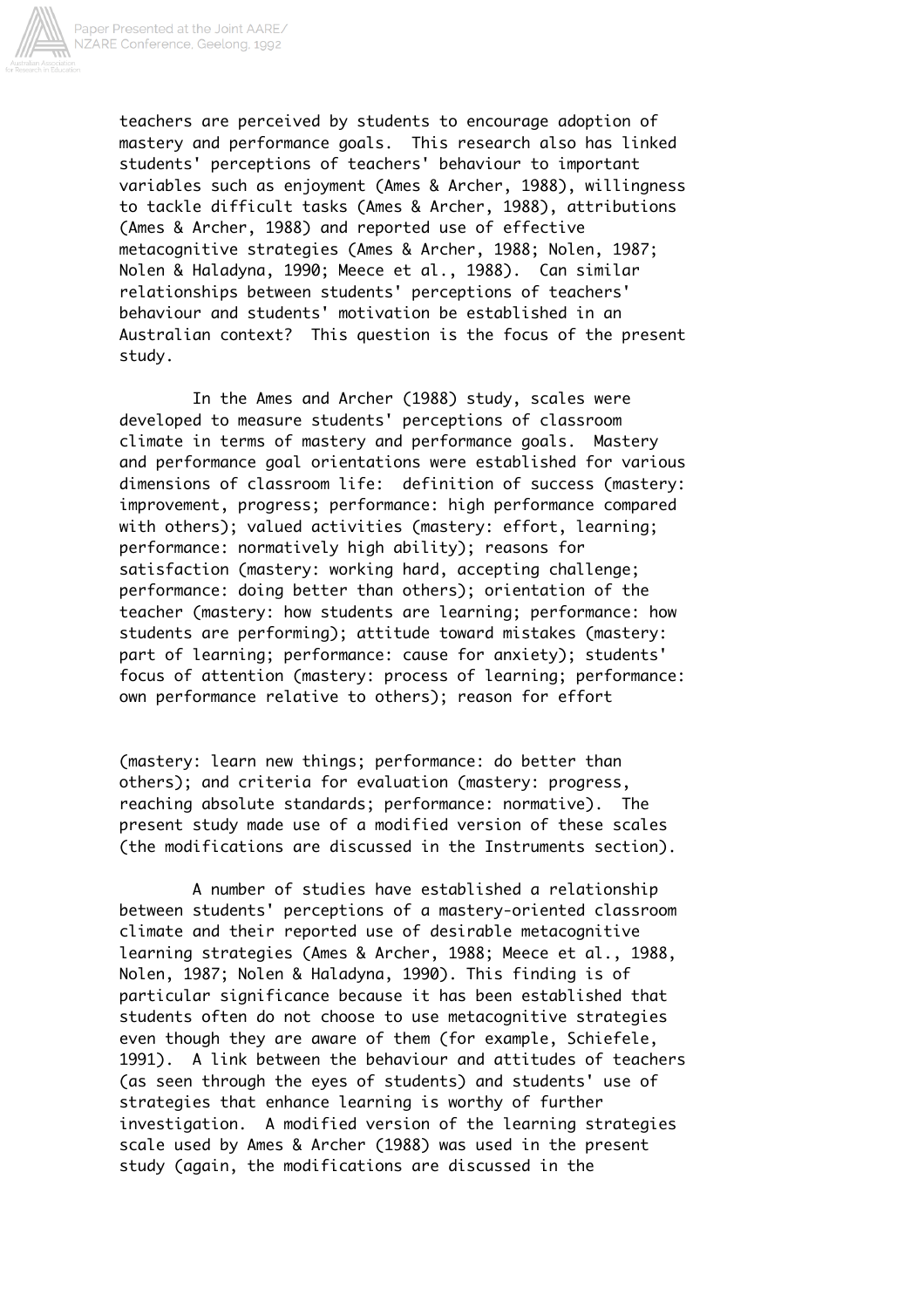

### Instruments section).

Finally, students' assessment of their own ability might be expected to exert an influence on variables such as liking for a class, attributional patterns, and willingness to undertake challenging tasks. For example, a student who sees himself as among the best students in the class conceivably would like the class more and be more willing to take on challenging tasks than a student who sees himself as among the least able students. However, the research evidence is somewhat equivocal. Some studies have suggested that a mastery orientation among students reduces the impact of perceived ability on students' attitudes and behaviour in the classroom (Nolen, 1987; Nolen & Haladyna, 1990; Nicholls et al., 1989; Ames & Archer, 1988; Meece et al., 1988).

In all, this study represents an attempt in an Australian high school context to establish relationships among motivational variables and metacognitive strategies that to date have been investigated principably in the United States. Of central concern: can students' perceptions of a classroom climate created by the teacher (delineated by mastery and performance goals) be shown to be related to liking of the class, a willingness to tackle challenging tasks, attributional patterns for success and failure, and use of effective learning strategies?

#### Method

### Subjects and Procedure

Two hundred and forty-one students (98 boys, 126 girls, 17 not indicating sex) in Grades 9-11 who attended a high school in a seaside community south of Newcastle participated in the study. Students responded to a questionnaire about one of their classes (that class designated randomly beforehand). In all, students responded to 59 class taken by 27 teachers (some teachers taking more than one class in a subject area).

The number of students responding about a particular class ranged from one to eight. Students were directed to think about the class designated on the front of their questionnaire (for example, Grade 9 English class) as they responded to the questionnaire. To reinforce the direction to think about a particular class, students were asked to complete the statement "The class I am thinking about is \_\_\_\_\_" which appeared on the top of each page of the questionnaire.

#### **Instruments**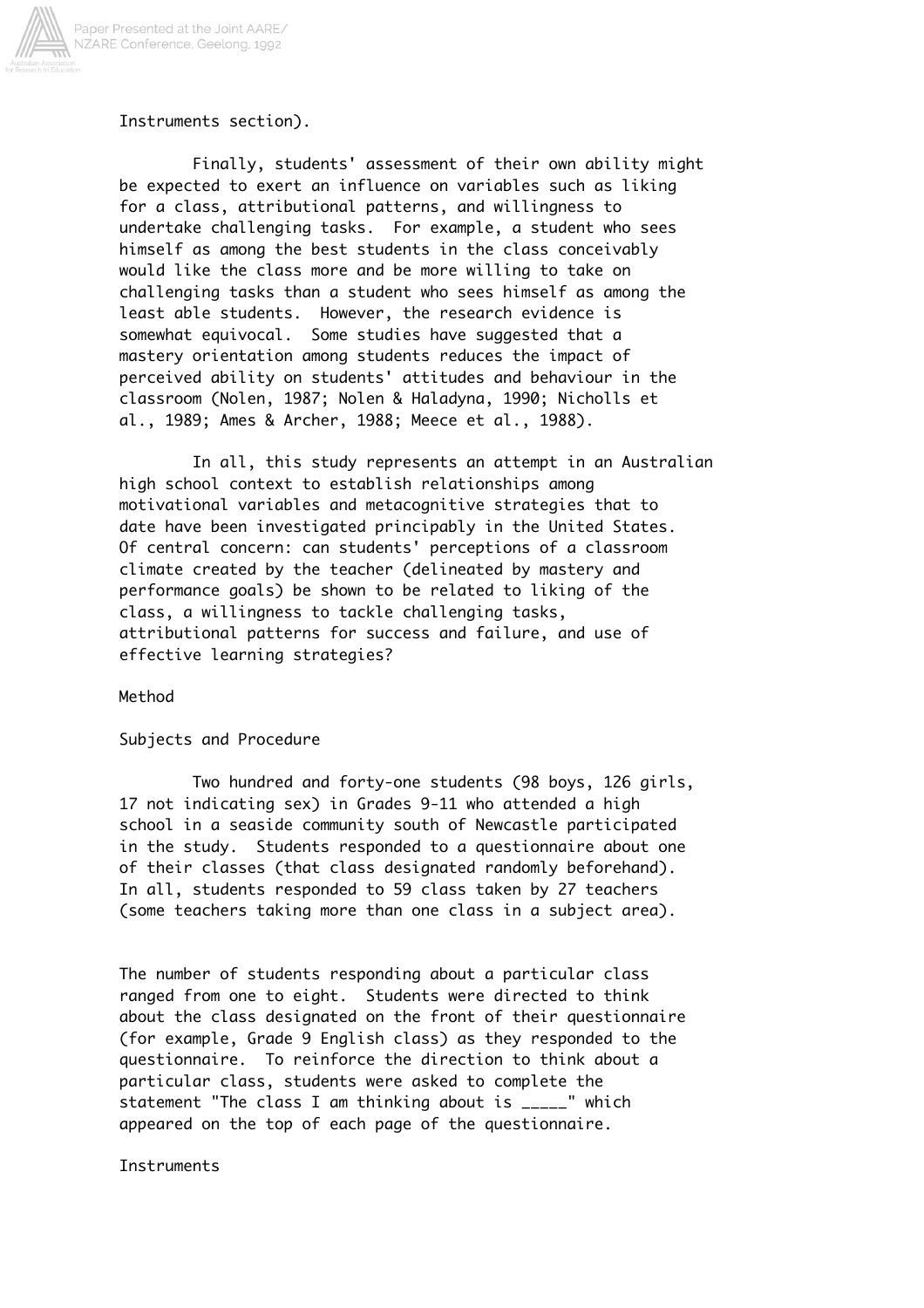

Achievement goal orientation This set of items was designed to assess students' perceptions of the mastery and performance dimensions of a classroom, as presented in the introduction to this article. A modified version of the scales developed by Ames & Archer (1988) was used. Nolen & Haladyna (1990) criticized these scales because, although purportedly measuring students' perceptions of teachers' behaviour, some of the items did not refer specifically to the attitudes and behaviours of teachers. For example, with items such as "in this class I work hard because I want to learn new things" and "in this class students feel bad if they do not do as well as others", the referent is the student rather than the teacher, who can be seen only indirectly as the referent. Nolen and Haladyna (1990) argued that by combining such items with items concerning teachers more directly, the meaning of the scales became unclear. In response to this argument, a number of items in the Ames and Archer scales were reworded to emphasize the teacher's role. For example, the item "in this class, I work hard because I want to learn new things" was changed to "in this class, I work hard because the teacher wants me to learn new things."

A factor analysis on the total pool of items, specifying a two factor solution, was conducted in an attempt to confirm an a priori classification of items into mastery and performance goal categories. The classification of items was not as clear-cut as in the Ames and Archer study, particularly for the performance scale. For the mastery scale, 12 items were selected on the basis of loading at or above .45 on the mastery factor while loading at or below .15 on the performance factor. For the performance scale, 6 items were selected on the basis of loading at or above .42 on the performance factor while loading at or below .17 on the mastery factor. The coefficient alpha for the mastery scale was .87; the coefficient alpha for the performance scale was .63. It must be noted that a coefficient alpha of .63 points to a somewhat inadequate scale and as such any statistics derived using the performance scale must be accepted with caution. The correlation between the scales was .09 (non significant).

Questionnaire items were prefaced with the heading "in this class..." and students rated each item on a 5-point Likert scale ranging from "do not agree at all" (1) to "strongly agree" (5) (it should be noted that the scales in the Ames and Archer study were anchored by "strongly disagree" and "strongly agree"). Examples of the 13 items constituting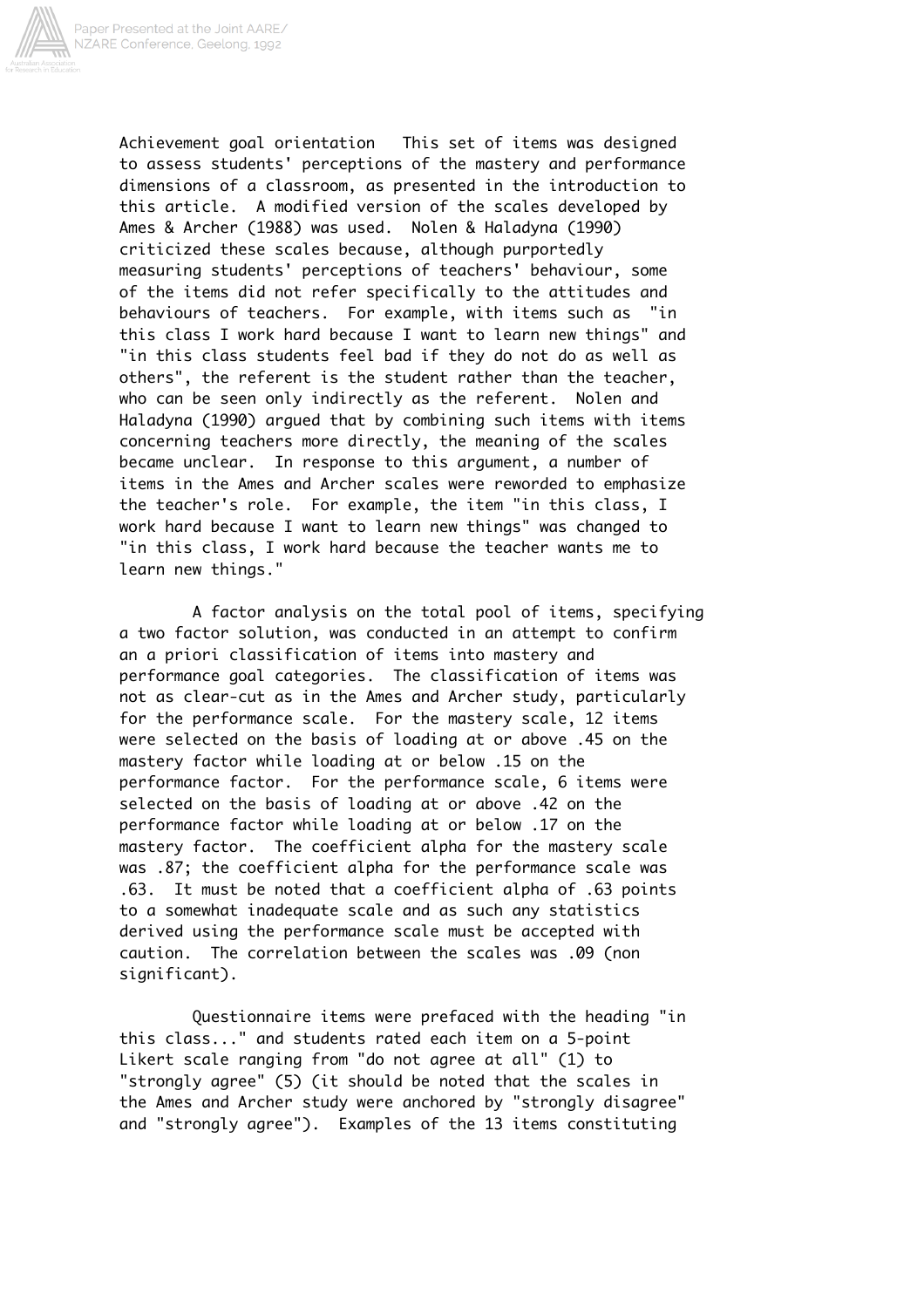

the mastery scale include "the teacher wants us to enjoy learning new things", "the teacher makes sure I understand the work", and "the teacher wants us to keep trying even though we make mistakes." Example of the 6 items constituting the performance scale include "students compete to see who can do the best work", "students want to know how others score on assignments and tests", and "the teacher wants us to work hard to get a high grade."

Learning strategies Students' reported use of effective strategies for studying, including monitoring, planning, and elaborating, were assessed with 14 items. Again, the learning strategies scales used by Ames and Archer (1988) formed the basis of the scale, but with three additional monitoring items. Elaboration strategies focus on integrating new information into what has been learned previously, while monitoring strategies refer to ways of checking that new material is being comprehended (Nolen & Haladyna, 1990). The items were selected as examples of strategies that are generic to the process of learning, rather than specific to a particular discipline. The coefficient alpha for the scale was .86.

The items on the scale also were prefaced with "in this class ..." and students rated each item on a 5-point Likert scale from "not at all typical of me" (1) to "very much typical of me" (5). Example of the items include "when studying for this class I try to pull together the information from class and what I read", "I make charts, diagrams or tables to summarize material for this class", "when I study for this class I set goals for myself", and "when I study for this class I think about how I would explain it to someone else."

Attributions Students were asked two sets of attribution questions related to doing well and not doing well in the class ("When you do well in this class, why do you think you are successful?; "When you do not do very well in this class, why do you think you are not successful?"). For each set, students rated the importance of ability ("you have ability in this area"; "you lack ability in this area"), effort ("you have worked very hard"; "you did not work hard enough"), study strategies ("you used good study strategies"; "you did not use good study strategies"), the work given ("the work was not difficult"; "the work was difficult"), and the teacher ("the teacher did a good job"; "the teacher did a poor job"). Five point scales (1=not an important reason; 5=an important reason) were used for each rating.

Liking of the class A single question was used to assess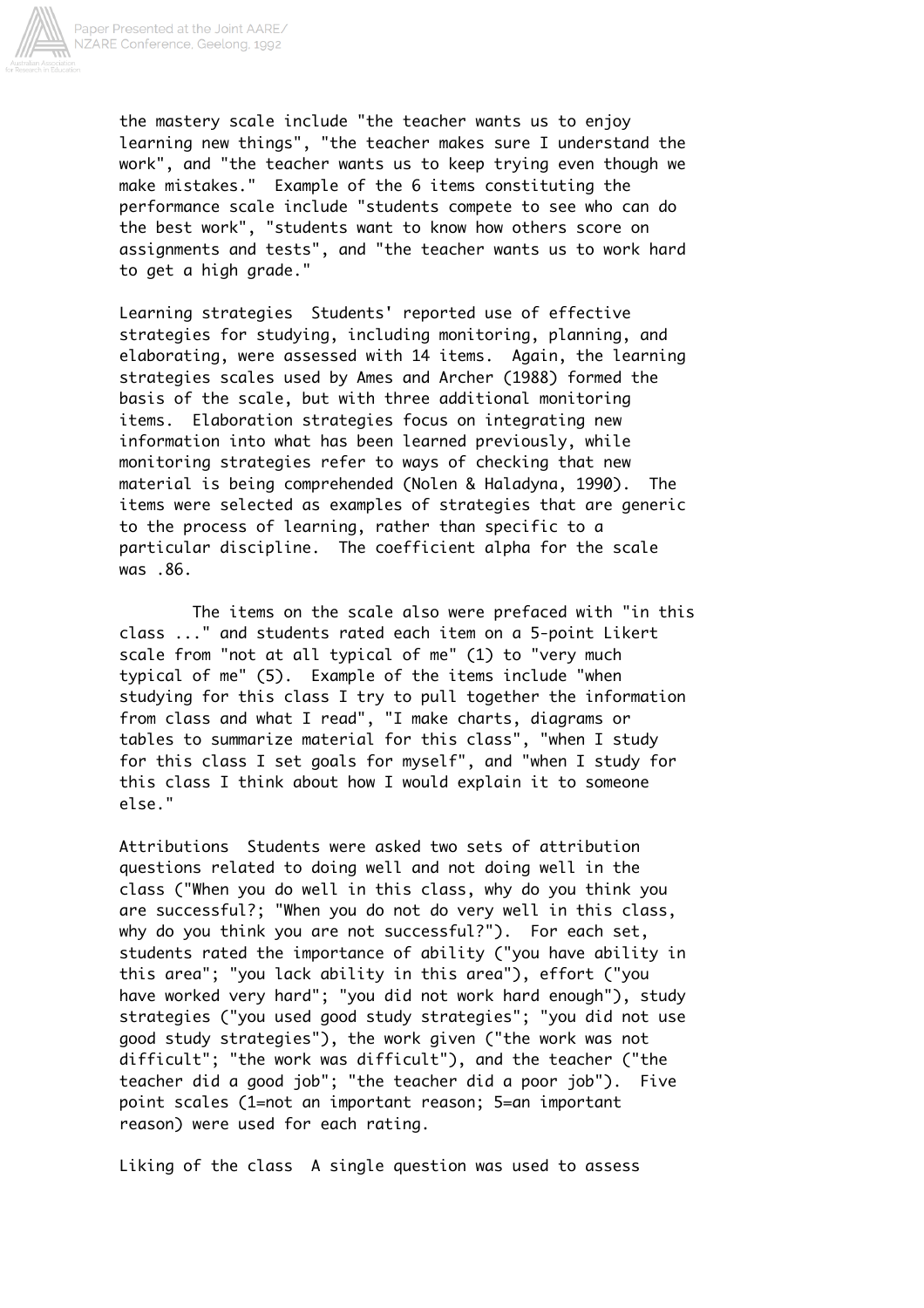

students' liking of the class ("How would you rate your liking for this class?") on a five point scale (1=very little; 5=a lot).

Preference for hard and easy tasks A single question was used to assess students' willingness to tackle a difficult but ultimately rewarding task ("a project where you can learn a lot of new things, but you will have some difficulty and make

many mistakes, but eventually learn something useful") on a 5 point scale (1=not likely at all, 5=very likely).

A single question also was used to assess students' willingness to choose an easy task that probably would achieve a high mark ("a project that will involve little struggle or confusion and you probably would do very well") on the same 5 point rating scale.

Perceived ability A single question was used to assess students' perception of their relative ability in the class ("How would you rate your ability in this class compared with other students in your class?") on a five point scale (1=one of the lowest; 3=about in the middle; 5=one of the highest).

### Results

This study is concerned with individual students' perception of their teachers' behaviour and the relationship between this perception and the students' reported attitudes and behaviours. Because of this, all analyses were conducted on the sample as a whole, not on a class by class basis. Means and standard deviations are reported for each variable in Table 1. Correlational analyses were carried out first. Second, regression analyses were used to demonstrate that the links between perceived classroom climate and students' reported use of strategies and liking for the class were not removed when students' perceived ability was taken into account.

Corrrelational analyses Students' scores on the mastery and performance scales were correlated with reported use of effective learning strategies, attributions for success and failure, and liking for the class. The correlations are shown in Table 2. As the correlations show, when students perceived the teacher to be emphasizing mastery goals they reported more use of effective learning strategies (r=.40. p.<.001) and more liking of the class (r=.55, p.<.001). The correlations for students' preferences for easy and difficult tasks, however, were not clear-cut. Though there was a minor correlation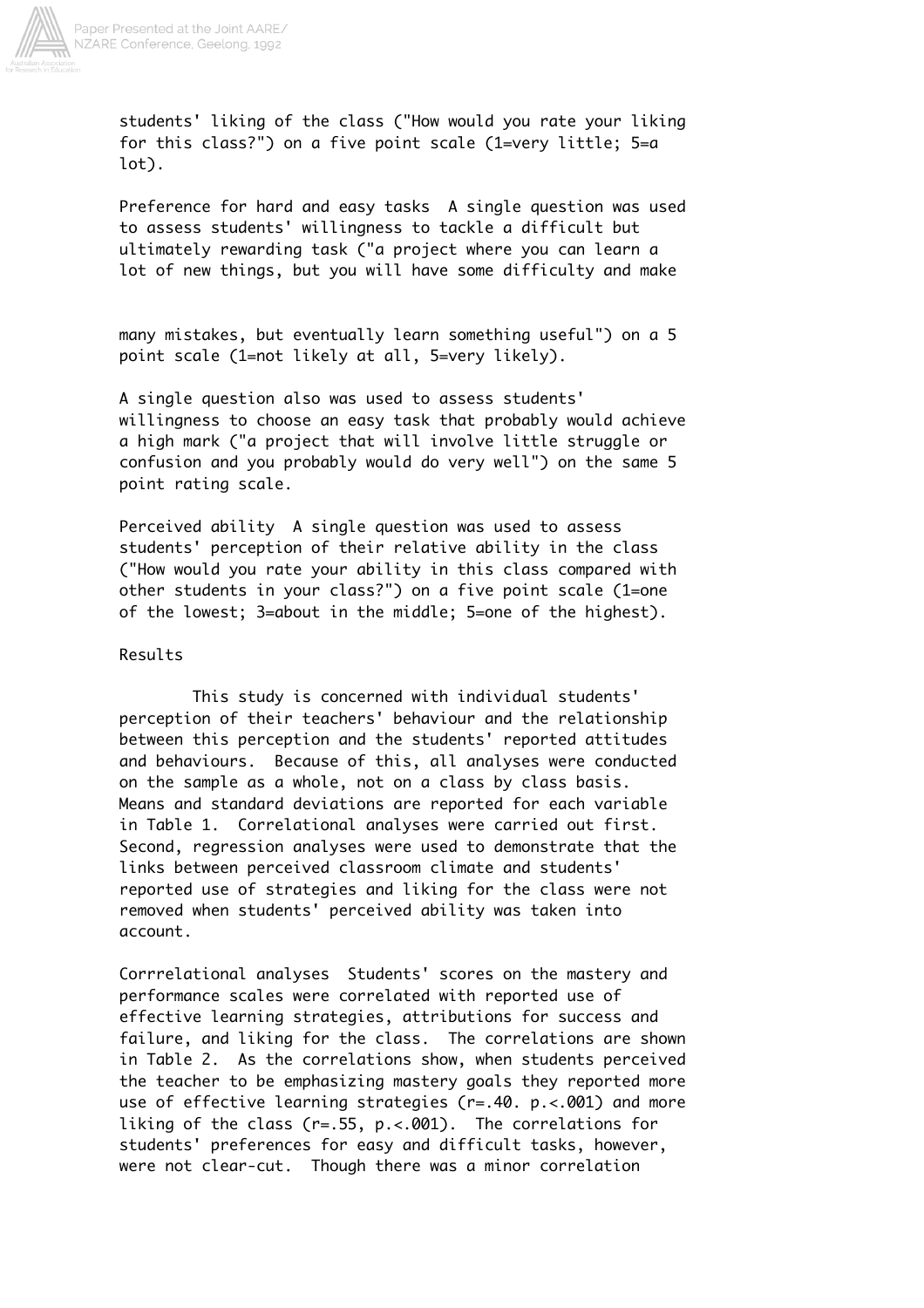

between a perceived performance goal and preference for easy tasks, the correlation between perceived mastery goal and preference for difficult tasks did not reach significance.

In the attributions for success and failure, students who perceived the teacher to be emphasizing a mastery goal were more likely to attribute success to ability, to effort, to use of effective strategies, and to good teaching. It should be noted that the strongest of these correlations is that attributing success to good teaching (r=.52, p.<.001) and that students who perceived a mastery-oriented classroom did not attribute success to easy tasks. This recognition of the importance of the teacher can be seen again in the attributions for failure where students who perceived their teacher to be emphasizing mastery goals indicated that failure was not the result of poor teaching (r=-.31, p.<.001).

Regression analyses One might expect that students who perceive themselves to be among the best students in the class would be the ones to use the more effective learning strategies and to enjoy their classes more than students who see themselves as among the poorer students. In fact, selfperception of ability was related to reported use of effective strategies (r=.27, p.<.001) and to liking for the class (r=.34, p.<.001). To demonstrate that students' perception of a mastery climate predicted learning strategies and liking of the class over and above that of perceived ability, two hierarchically ordered regression analyses were performed. In these analyses, self-perception of ability was entered into the equation first, followed by perception of a performance climate, and lastly by perception of a mastery climate. The results are shown in Table 3.

With learning strategies, the multiple R squared with self-perception of ability as the only independent variable was .07. The addition of performance climate meant a change in R squared of .03. The final addition of mastery climate meant a significant change in R squared of .12. With liking for the class, multiple R squared with self-perception of ability as the only independent variable was .13. The addition of performance climate did not add to R squared, but the addition of mastery climate meant a change in R squared of .24. That is, perception of a mastery climate remained a highly significant predictor of students' reported use of effective strategies and their liking for the class after the contribution of related variables had been taken into account.

Discussion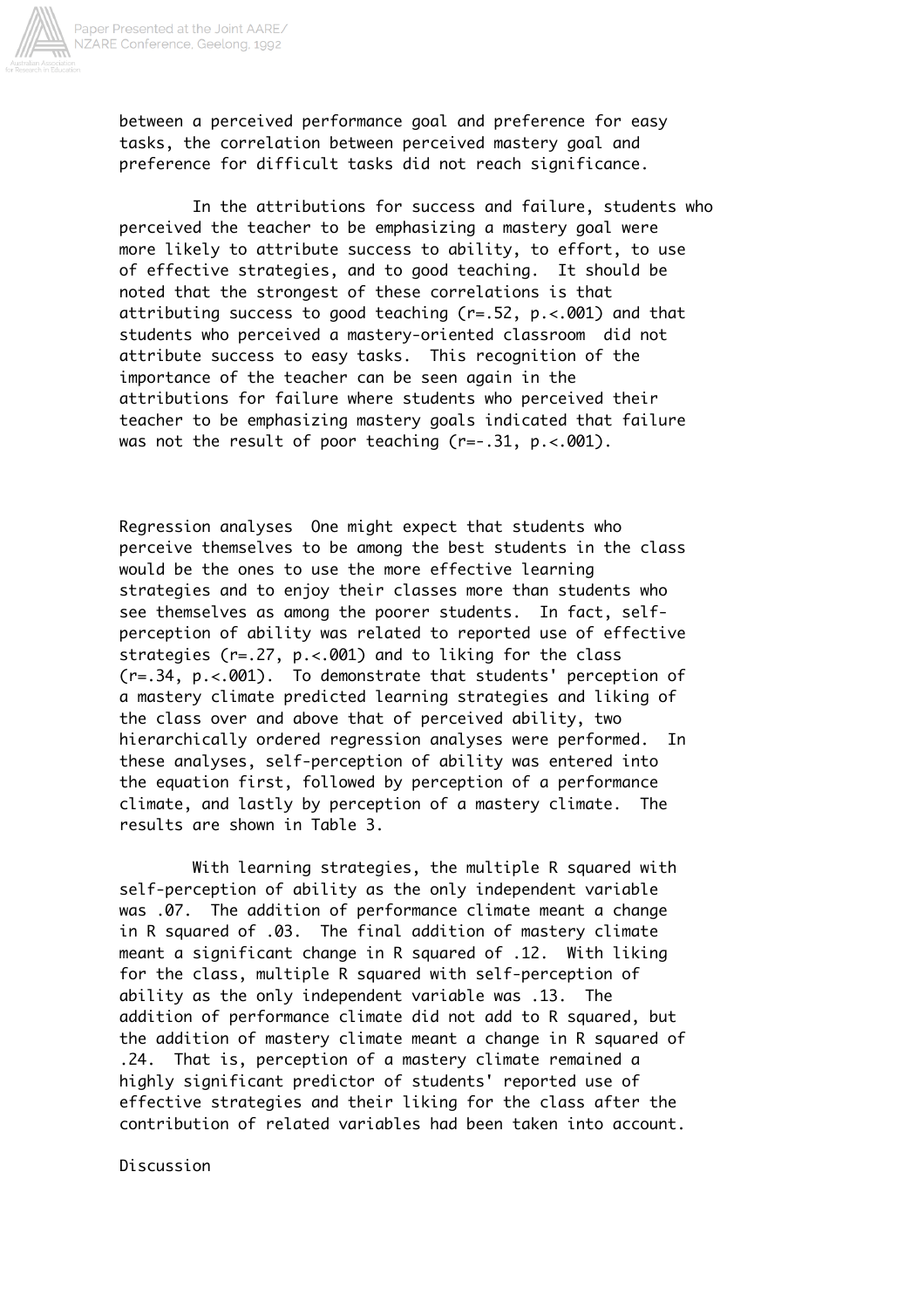

The findings of the study demonstrate that students' perceptions of how teachers structure classrooms can be delineated in terms of a mastery goal orientation, and, to a lesser extent, in terms of a performance goal orientation. In addition, students' perceptions of a mastery-oriented classroom climate have been linked significantly to their reported use of effective learning strategies and to their liking for the class.

It is particularly noteworthy that perception of a mastery climate was a strong predictor of learning strategies and liking for the class after the effect of perceived ability had been removed. There is increasing interest in the area of self-perception of ability and its effect on performance and psychological well-being (e.g., Nicholls, 1989; Sternberg & Kolligian, 1990). The findings of the present study, in line with previous research (Ames & Archer, 1988; Covington, 1984; Meece et al., 1988; Nicholls et al., 1989; Nolen, 1987; Nolen & Haladyna, 1990), suggest that a mastery orientation may lessen the impact of perceived ability on attitudes and behaviour.

Achievement goal theory (e.g., Dweck, 1986) may provide an explanation for this phenomenon. Performance-oriented students want to validate their competence by demonstrating it to others; mastery-oriented students are concerned with

developing competence rather than displaying it. As such, mastery-oriented students are not focused on their ability, and they should not be unduly concerned by the knowledge that they are performing at a lesser level than their peers. Judging success and failure in terms of self-improvement rather than judging them in terms of relative achievement represents a more adaptive approach to learning because a student has far greater control over her own effort than over the effort of others.

The relationship between perception of a mastery climate and attributions for success and failure warrants attention. Students perceiving a mastery climate attributed success to a number of factors, including ability, effort, and the use of effective strategies (though students' interpretation of "strategies" is unclear). However, the most significant attribution students made was to good teaching. Also, they clearly did not attribute failure to poor teaching. These findings suggest that students who perceive a mastery climate operating in their classroom strongly believe the teacher to be instrumental in their success, providing them with help and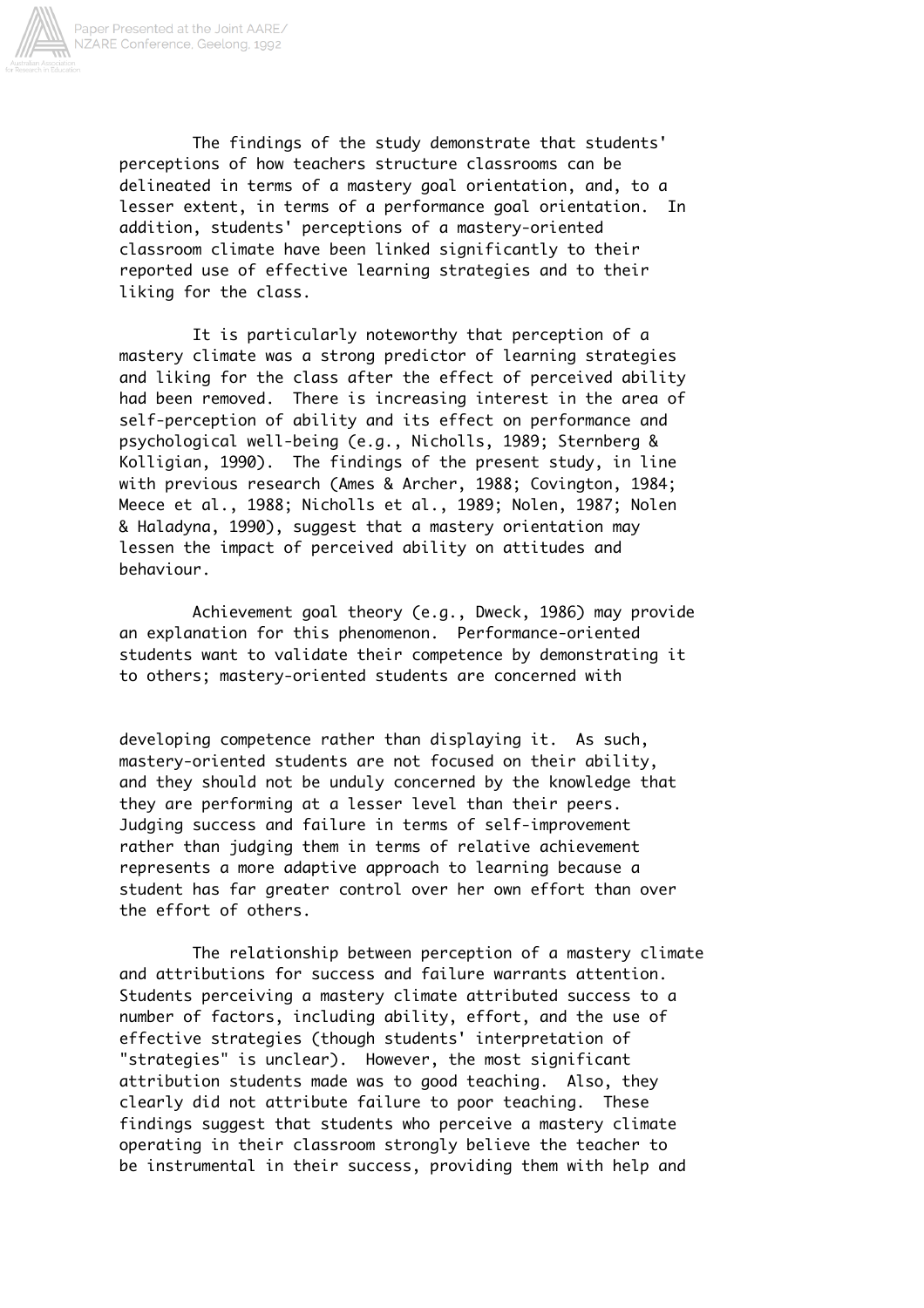

encouragement to learn.

The failure of the performance scale to achieve a satisfactory internal consistency was disappointing and difficult to explain. It should be noted however, that in previous research involving development of mastery and performance scales (Ames & Archer, 1988; Archer, 1989; Archer et al., 1991), the mastery scale has consistently proved the more robust of the two. In addition, in the Ames and Archer (1988) study, the sample comprised students from a small high school for the academically gifted. It may be that in such a high school competition among students was more pronounced than in the Australian sample and it may have been encouraged by at least some of the teachers. This would have highlighted performance goal cues for the students.

The findings of the study provide support for the theory of achievement goals in an Australian context, particularly for the construct of a mastery goal. Its criterion validity has been strengthened by strong relationships with variables that would be expected to enhance learning. It can be argued that variables such as liking for a class are as worthy of attention as achievement scores (which are influenced heavily by factors such as ability and socio-economic status) because they represent motivational attitudes that bode well for future learning. Also, as noted in the introduction, many students do not choose to make use of effective metacognitive strategies they are capable of using. The findings of this study point to a link between teaching practices and students' willingness to use these strategies.

In all, it appears that teachers can play a major role in shaping their students' approach to learning: structuring classes so that individual improvement is rewarded; understanding of the content of classes is stressed; hard work

is encouraged; mistakes are regarded as a natural part of learning; and novel and interesting tasks are incorporated into the classroom routine.

\_\_\_\_\_\_\_\_\_\_\_\_\_\_\_\_\_\_\_\_\_\_\_\_\_\_\_\_\_\_\_\_\_\_\_\_\_\_\_\_\_\_\_\_\_\_\_\_\_\_\_\_\_\_\_\_\_\_\_\_\_\_

Table 1

Descriptive statistics for each variable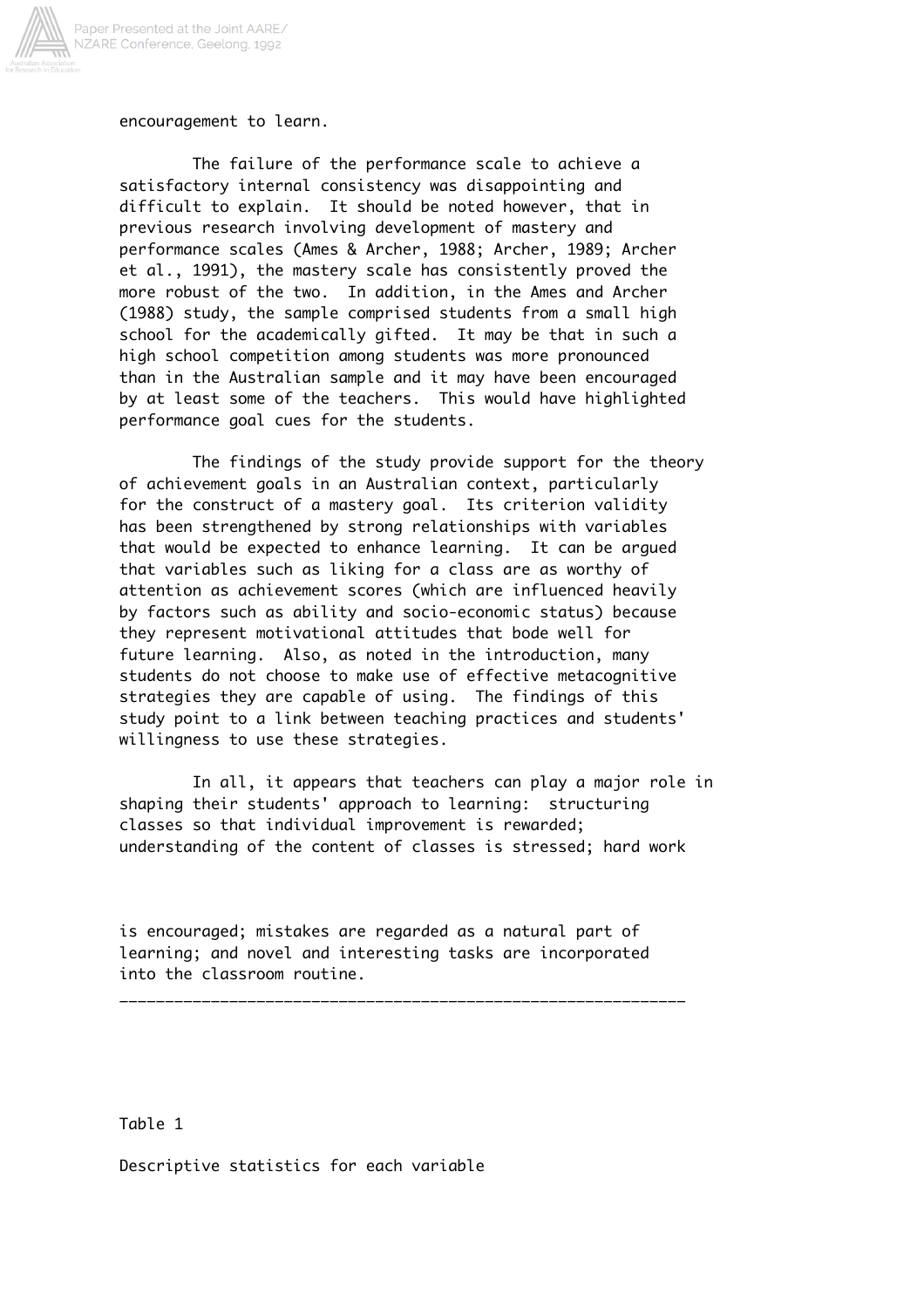

| Measure                    |       | M     |      |       | <b>SD</b> |
|----------------------------|-------|-------|------|-------|-----------|
| Mastery climate (12)       | 34.55 |       | 8.83 |       |           |
| Performance climate (6)    | 21.13 |       | 4.39 |       |           |
| Learning strategies (14)   |       | 40.62 |      | 10.24 |           |
| Preference hard tasks      | 3.00  |       | 1.13 |       |           |
| Preference easy tasks      | 3.87  |       | 1.13 |       |           |
| Liking for class           |       | 3.19  |      | 1.35  |           |
| Self-perception of ability | 3.63  |       | 1.03 |       |           |
| Attributions for success   |       |       |      |       |           |
| Ability                    |       | 3.52  |      | 1.12  |           |
| Effort                     |       | 3.89  |      | 1.02  |           |
| Strategies                 |       | 2.84  |      | 1.17  |           |
| Task                       |       |       | 3.13 |       |           |
| 1.28                       |       |       |      |       |           |
| Teacher                    |       | 3.12  |      | 1.41  |           |
| Attributions for failure   |       |       |      |       |           |
| Ability                    |       | 2.93  |      | 1.44  |           |
| Effort                     |       | 3.62  |      | 1.36  |           |
| Strategies                 |       | 3.43  |      | 1.33  |           |
| Task                       |       |       | 3.50 |       |           |
| 1.30                       |       |       |      |       |           |
| Teacher                    |       | 2.82  |      | 1.56  |           |
|                            |       |       |      |       |           |

Number in parentheses shows the number of items (when greater than 1) involved in computing the mean.

## Table 2

Zero-order correlations between perceived goals and selfrelated measures

\_\_\_\_\_\_\_\_\_\_\_\_\_\_\_\_\_\_\_\_\_\_\_\_\_\_\_\_\_\_\_\_\_\_\_\_\_\_\_\_\_\_\_\_\_\_\_\_\_\_\_\_\_\_\_\_\_\_\_\_\_

| Measure                    |     | Mastery  | Performance |
|----------------------------|-----|----------|-------------|
| Learning strategies        |     | $.40***$ | $.19**$     |
| Preference hard tasks      | .13 |          | .06         |
| Preference easy tasks      | .00 |          | $.15*$      |
| Liking for class           |     | $.55***$ | .10         |
| Self-perception of ability | .13 |          | .01         |
| Attributions for success   |     |          |             |
| Ability                    |     | . 17*    | . 05        |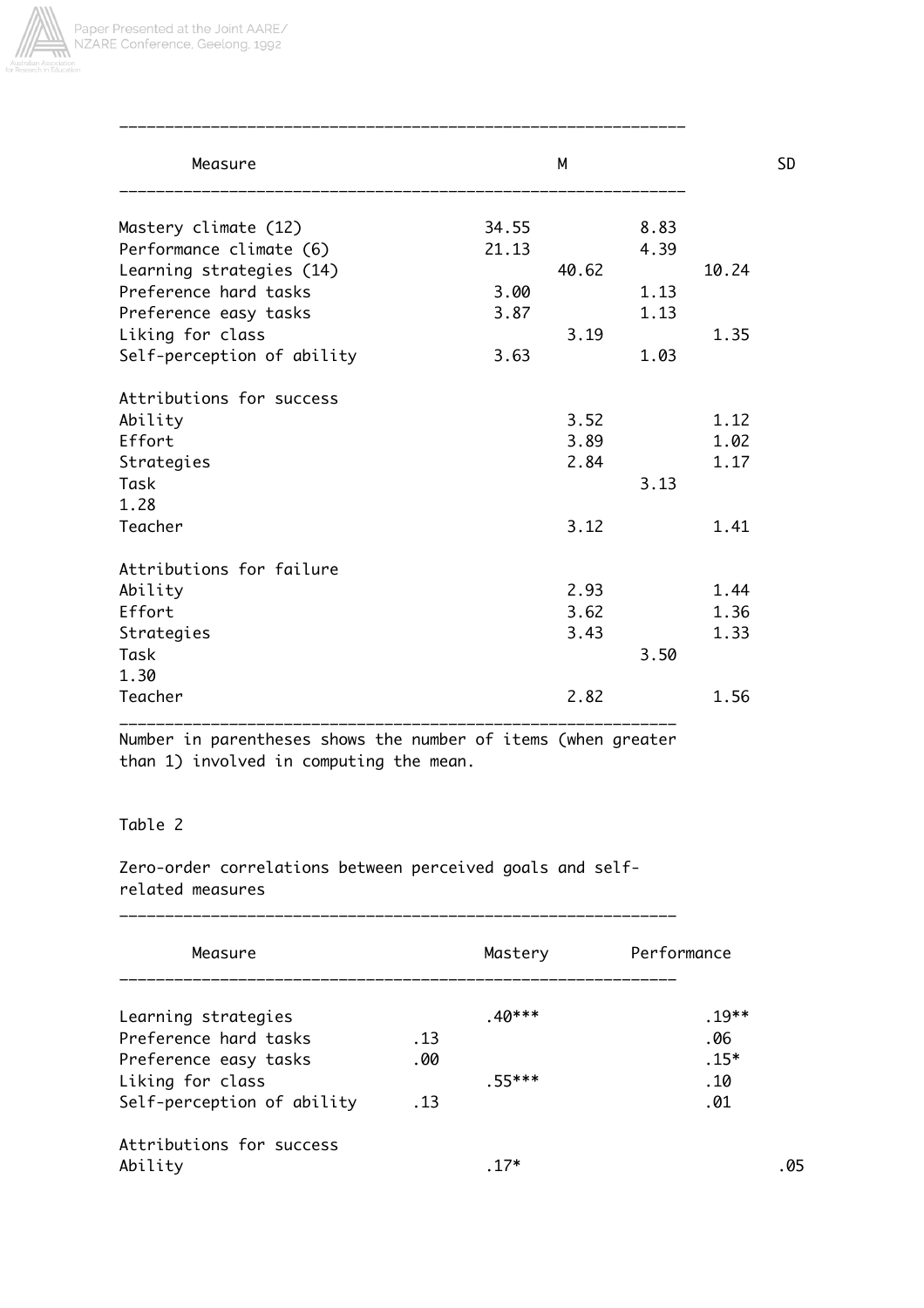

| Effort                              | $.24***$         | $.20**$   |
|-------------------------------------|------------------|-----------|
| Strategies                          | $.23***$         | .08       |
| Task                                | .01              |           |
| .00                                 |                  |           |
| Teacher                             | $.52***$         | .02       |
| Attributions for failure            |                  |           |
| Ability                             | $-.06$           | Ξ.        |
| 05                                  |                  |           |
| Effort                              | .11              | $\bullet$ |
| $16*$                               |                  |           |
| Strategies                          | .08              | $\bullet$ |
| $14*$                               |                  |           |
| Task                                | $-.02$           |           |
| .13                                 |                  |           |
| Teacher                             | $-.31***$        | .00       |
| ** $p. < 0.01$ ,<br>* $p. < 0.05$ , | *** $p. < 0.001$ |           |

# Table 3

Increments in R squared for hierarchical regressions on learning strategies and liking for the class

\_\_\_\_\_\_\_\_\_\_\_\_\_\_\_\_\_\_\_\_\_\_\_\_\_\_\_\_\_\_\_\_\_\_\_\_\_\_\_\_\_\_\_\_\_\_\_\_\_\_\_\_\_\_\_\_\_\_\_\_\_

| Order of entry<br>Liking                                                                                       | Learning |            |          |     |
|----------------------------------------------------------------------------------------------------------------|----------|------------|----------|-----|
|                                                                                                                |          | strategies |          | for |
| class                                                                                                          |          |            |          |     |
| Self-perception of ability                                                                                     | $.07***$ |            | $.13***$ |     |
| Performance climate                                                                                            |          | $.03*$     |          | .00 |
| Mastery climate                                                                                                | $.12***$ |            | $.74***$ |     |
| Total R squared                                                                                                | .22      |            |          | .37 |
| in a single and a single and a single and a single and a single and a single and a single and a single and a s |          |            |          |     |

\* p. <. 05, \*\* p. <. 01, \*\*\* p. <. 001

References

Ames, C. (1984). Achievement attributions and selfinstructions in competitive and individualistic goal structures. Journal of Educational Psychology, 76, 478- 487. Ames, C., & Ames, R. (1981). Competitive versus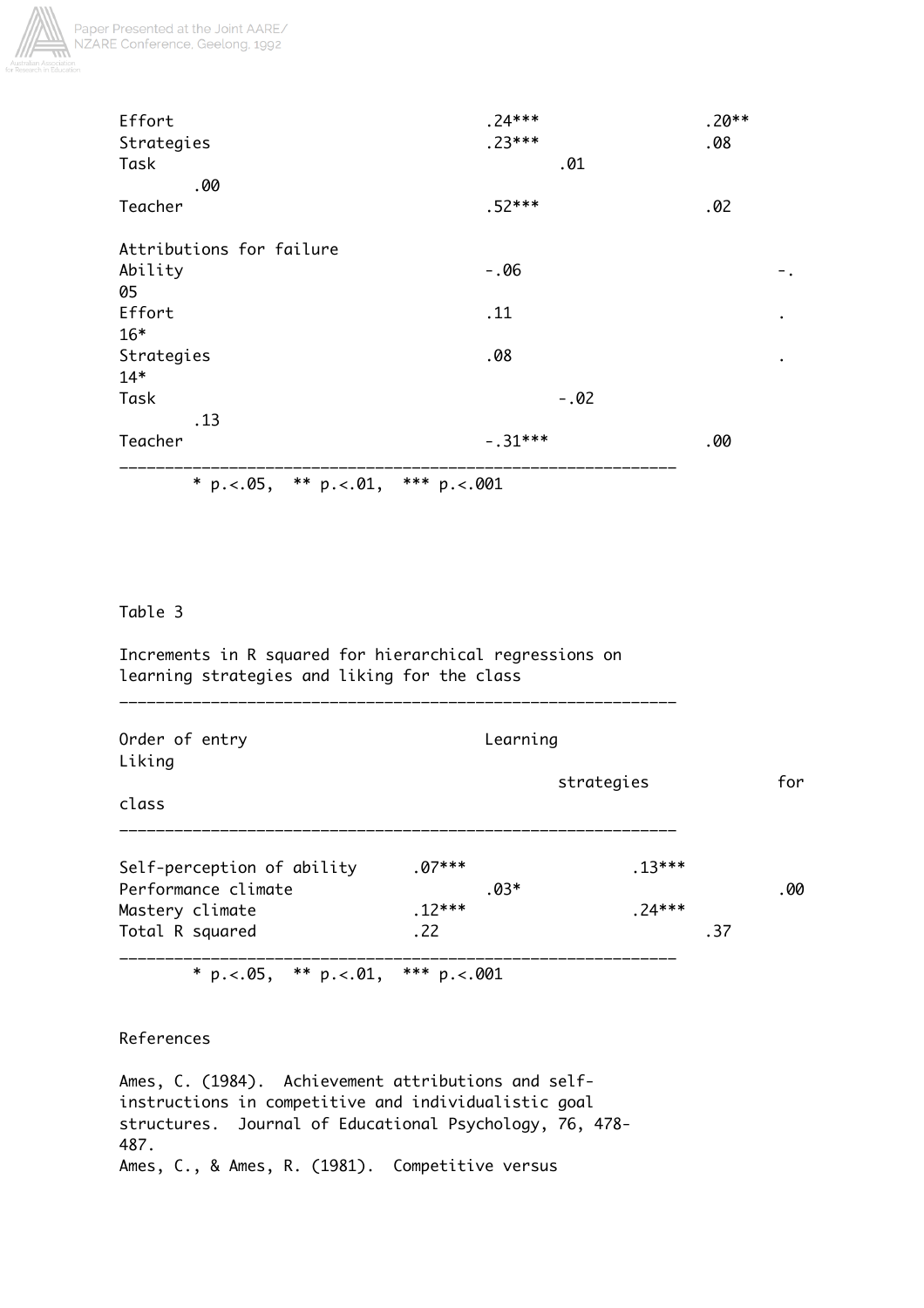

individualistic goal structures: The salience of past performance information for causal attributions and affect. Journal of Educational Psychology, 73, 411-418. Ames, C., & Ames, R. (1984). Systems of student and teacher motivation: Toward a qualitative definition. Journal of Educational Psychology, 76, 535-556. Ames, C., Ames, R., & Felker, D. (1977). Effects of competitive reward structure and valence of outcome on children's achievement attributions. Journal of Educational Psychology, 69, 1-8. Ames, C., & Archer, J. (1987). Mothers' beliefs about the role of effort and ability in school learning. Journal of Educational Psychology, 79, 409-414. Ames, C., & Archer, J. (1988). Achievement goals in the classroom: Students' learning strategies and motivation processes. Journal of Educational Psychology, 80, 260- 267. Archer, J. (1989). Motivation and creativity: The relationship between achievement goals and creativity in writing. Unpublished PhD thesis, University of Illinois at Urbana-Champaign. Archer, J., Scevak, J., & Monfries, M. (1991). Motivational patterns and use of effective learning strategies among first year university students. Paper presented at the annual meeting of the Australian Association for Research in Education, Gold Coast, November. Brattesani, K.A., Weinstein, R.S., & Marshall, H.H. (1984). Student perceptions of differential teacher treatment as moderators of teacher expectation effects. Journal of Educational Psychology, 76, 236-247. Covington, M.V. (1984). The motive for self-worth. In R. Ames & C. Ames (Eds.), Research on motivation in education (Vol. 1, pp. 78-113). New York: Academic Press. Dweck, C.S. (1986). Motivational processes affecting learning. American Psychologist, 41, 1040-1048. Elliott, E.S., & Dweck, C.S. (1988). Goals: An approach to motivation and achievement. Journal of Personality and Social Psychology, 54, 5-12. Flavell, J.H. (1985). Cognitive development (2nd edition). Englewood Cliffs, NJ: Prentice Hall. Maehr, M.L. (1984). Meaning and motivation: Toward a theory of personal investment. In R. Ames & C. Ames (Eds.), Research on motivation in education (Vol.1, pp. 115-144). New York: Academic Press. Meece, J.L., Blumenfeld, P.C., & Hoyle, R.H. (1988). Students' goal orientations and cognitive engagement in classroom activities. Journal of Educational Psychology, 80, 514-523. Nicholls, J.G. (1989). The competitive ethos and democratic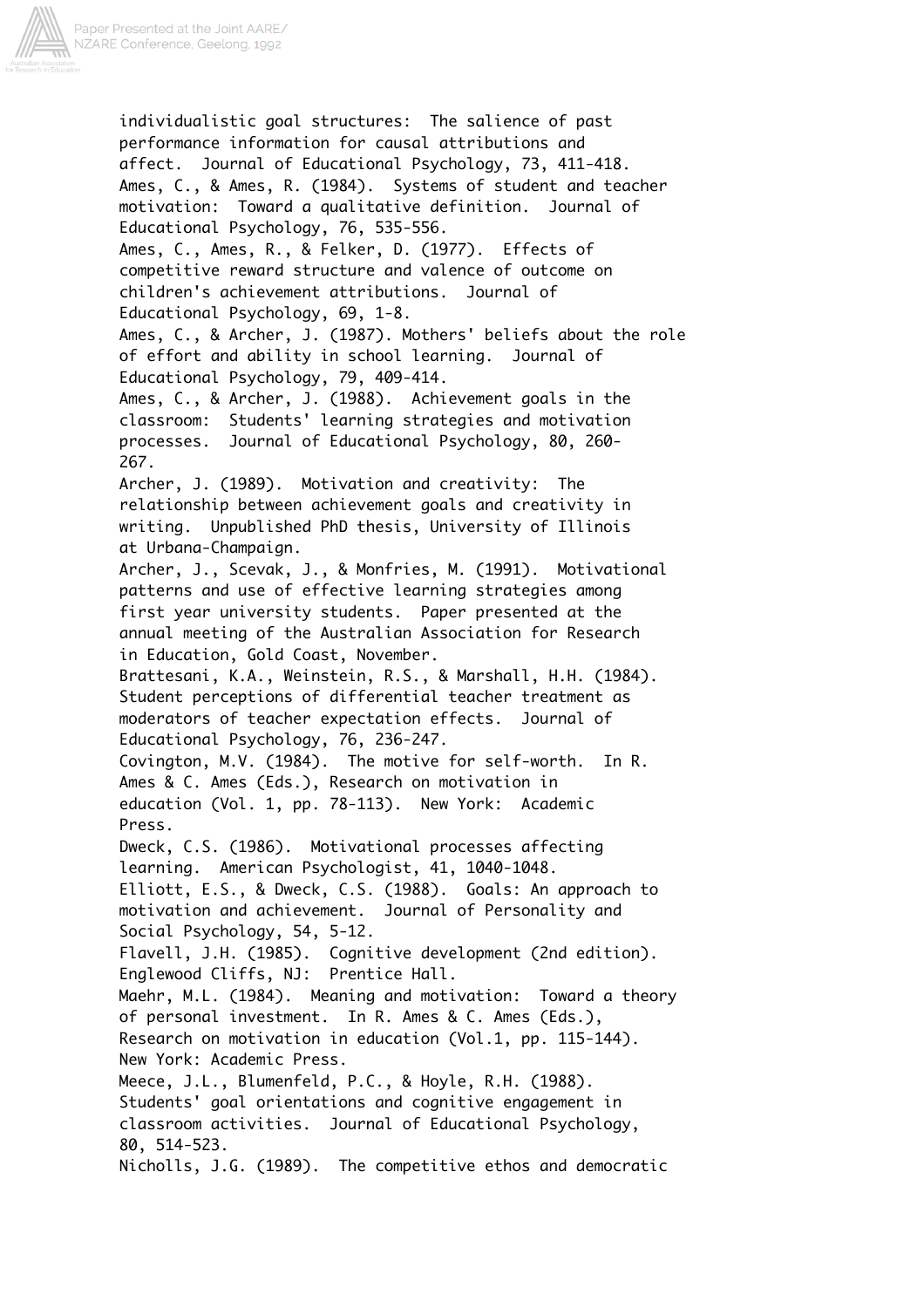

education. Cambridge, MA: Harvard University Press.

Nicholls, J.G., Cheung, P.C., Lauer, J., & Patashnick, M. (1989). Individual differences in academic motivation: Perceived ability, goals, beliefs, and values. Learning and Individual Differences, 1, 63-84. Nicholls, J.G., Patashnick, M., & Nolen, S.B. (1985). Adolescents' theories of education. Journal of Educational Psychology, 77, 683-692. Nolen, S.B. (1987). The influence of task involvement on the use of learning strategies. Paper presented at the annual meeting of the American Educational Research Association, Washington, DC, April. Nolen, S.B., & Haladyna, T.M. (1990). Personal and environmental influences on students' beliefs about effective study strategies. Contemporary Educational Psychology, 15, 116-130. Pervin, L.A. (1989). Goal concepts in personality and social psychology: A historical introduction. In L.A. Pervin (Ed.), Goal concepts in personality and social psychology (pp. 1-17). Hillsdale, NJ: Erlbaum. Ryan, R.M., & Grolnick, W.S. (1986). Origins and pawns in the classroom: Self-report and projective assessments of individual differences in children's perceptions. Journal of Personality and Social Psychology, 50, 550- 558. Schiefele, U. (1991). Interest, learning, and motivation. Educational Psychologist, 26, 299-323. Sternberg, R.J., & Kolligian, J. Jr. (Eds.) (1990). Competence considered. New Haven, CT: Yale University Press. Stipek, D., & Hoffman, J. (1981). Children's achievementrelated expectations as a function of academic performance histories and sex. Journal of Educational Psychology, 72, 861-865. Weiner, B. (1990). History of motivational research in education. Journal of Educational Psychology, 82, 616- 622. Weinstein, C.E., & Mayer, R.E. (1986). The teaching of learning strategies. In M. Wittrock (Ed.), The handbook of research on teaching (pp. 315-327). New York: MacMillan. Weinstein, R.S. (1989). Perceived classroom processes and student motivation. In C. Ames & R. Ames (Eds.), Research on motivation in education (Vol. 3, pp. 187- 221). New York: Academic Press.